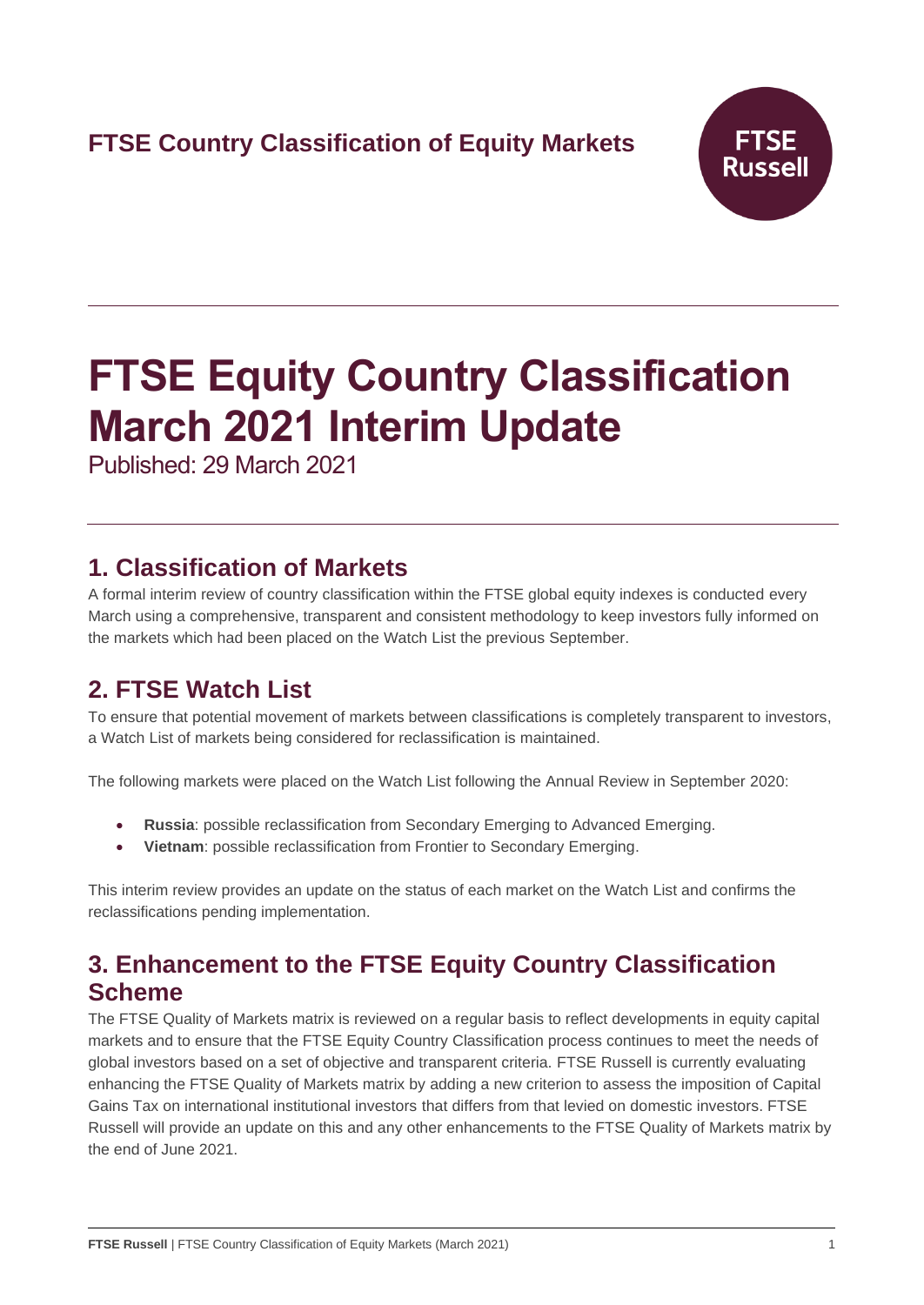# **4. Progress of Watch List markets since September 2020**

## **Advanced Emerging Watch List**

#### **Russia**

Russia was added to the Watch List in September 2020 for possible reclassification from Secondary Emerging to Advanced Emerging market status. Within the September 2020 annual review of markets announcement, FTSE Russell announced that prior to a reclassification to Advanced Emerging market status, FTSE Russell will look for evidence of improvements to the registration process for new accounts, and also for an increase in the number of global custodians supporting settlement in Russian rubles.

FTSE Russell acknowledges an increase in the number of global custodians supporting settlement in Russia rubles and the launch of an initiative by the Russian National Finance Association in collaboration with the Central Bank of Russia to reform the registration process. FTSE Russell will continue to monitor for enhancements to the registration process reforms and their implementation. Additionally, the FTSE Country Classification Advisory Committee supported the following criterion rating change:

• "Stock Lending is permitted": moved from 'Restricted' to 'Pass'.

Russia is retained on the Watch List as a Secondary Emerging market and will be reviewed for possible reclassification as an Advanced Emerging market within the FTSE Country Classification scheme at the Annual Review in September 2021.

Please note that markets with a FTSE equity country classification of Secondary Emerging or Advanced Emerging form the FTSE Russell Emerging Indexes.

## **Secondary Emerging Watch List**

### **Vietnam**

Vietnam was added to the Watch List in September 2018 for possible reclassification from Frontier to Secondary Emerging market status. Vietnam continues not to meet the "Settlement Cycle (DvP)" criterion which is currently rated as 'Restricted', due to the market practice of conducting a pre-trading check to ensure the availability of funds prior to trade execution. Since by default, the market does not experience failed trades, the "Settlement – Rare incidence of failed trades" criterion is unrated.

Additionally, improvements are sought with regard to the registration of new accounts, where market practice can extend the registration process and also with regard to the introduction of an efficient mechanism to facilitate trading between non-domestic investors in securities that have reached, or are approaching, their foreign ownership limit.

FTSE Russell acknowledges the four-year initiative launched by the State Securities Commission of Vietnam to improve the regulatory framework and market practices with a new law on securities becoming effective from 1 January 2021. FTSE Russell continues to engage with the Vietnamese market authorities as they implement reforms aimed at developing the capital market.

Vietnam is retained on the Watch List as a Frontier market and will be reviewed for possible reclassification as a Secondary Emerging market, within the FTSE Country Classification scheme at the Annual Review in September 2021.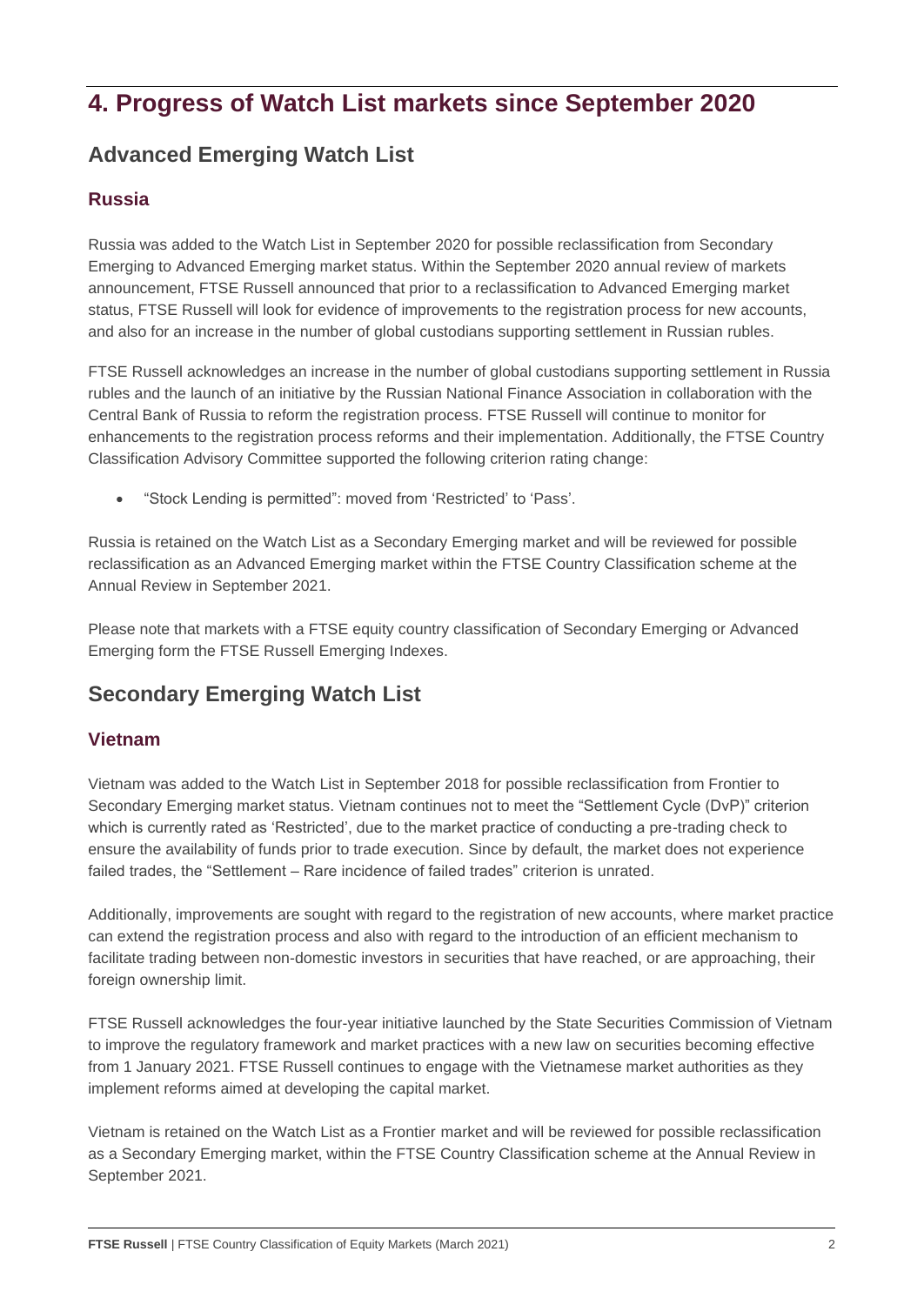# **4. The March 2021 Watch List is as follows:**

- **Russia**: possible reclassification from Secondary Emerging to Advanced Emerging market status.
- **Vietnam**: possible reclassification from Frontier to Secondary Emerging market status.

For more information please visit: <https://www.ftserussell.com/equity-country-classification>

| <b>Developed</b>   | <b>Advanced Emerging</b> | <b>Secondary Emerging</b> | <b>Frontier</b>             |
|--------------------|--------------------------|---------------------------|-----------------------------|
| Australia          | <b>Brazil</b>            | Chile                     | <b>Bahrain</b>              |
| Austria            | Czech Republic           | China*                    | Bangladesh                  |
| Belgium/Luxembourg | Greece                   | Colombia                  | <b>Botswana</b>             |
| Canada             | Hungary                  | Egypt                     | <b>Bulgaria</b>             |
| Denmark            | Malaysia                 | India                     | Côte d'Ivoire               |
| Finland            | Mexico                   | Indonesia                 | Croatia                     |
| France             | South Africa             | Kuwait                    | Cyprus                      |
| Germany            | Taiwan                   | Pakistan                  | Estonia                     |
| Hong Kong          | Thailand                 | Philippines               | Ghana                       |
| Ireland            | Turkey                   | Qatar                     | Iceland                     |
| Israel             |                          | Romania                   | Jordan                      |
| Italy              |                          | Russia                    | Kazakhstan                  |
| Japan              |                          | Saudi Arabia              | Kenya                       |
| Netherlands        |                          | UAE                       | Latvia                      |
| New Zealand        |                          |                           | Lithuania                   |
| Norway             |                          |                           | Malta                       |
| Poland             |                          |                           | <b>Mauritius</b>            |
| Portugal           |                          |                           | Morocco                     |
| Singapore          |                          |                           | Nigeria                     |
| South Korea        |                          |                           | Oman                        |
| Spain              |                          |                           | Palestine                   |
| Sweden             |                          |                           | Peru                        |
| Switzerland        |                          |                           | Republic of North Macedonia |
| <b>UK</b>          |                          |                           | Serbia                      |
| <b>USA</b>         |                          |                           | Slovak Republic             |
|                    |                          |                           | Slovenia                    |
|                    |                          |                           | Sri Lanka                   |
|                    |                          |                           | Tanzania                    |
|                    |                          |                           | Tunisia                     |
|                    |                          |                           | Vietnam                     |

The table below shows the FTSE country classification of equity markets as at March 2021.

\* Includes the Phase 1 inclusion of China A Shares to Secondary Emerging market status completed in June 2020 [\(China A FAQ\)](https://research.ftserussell.com/products/downloads/FTSE_FAQ_Document_China_A.pdf)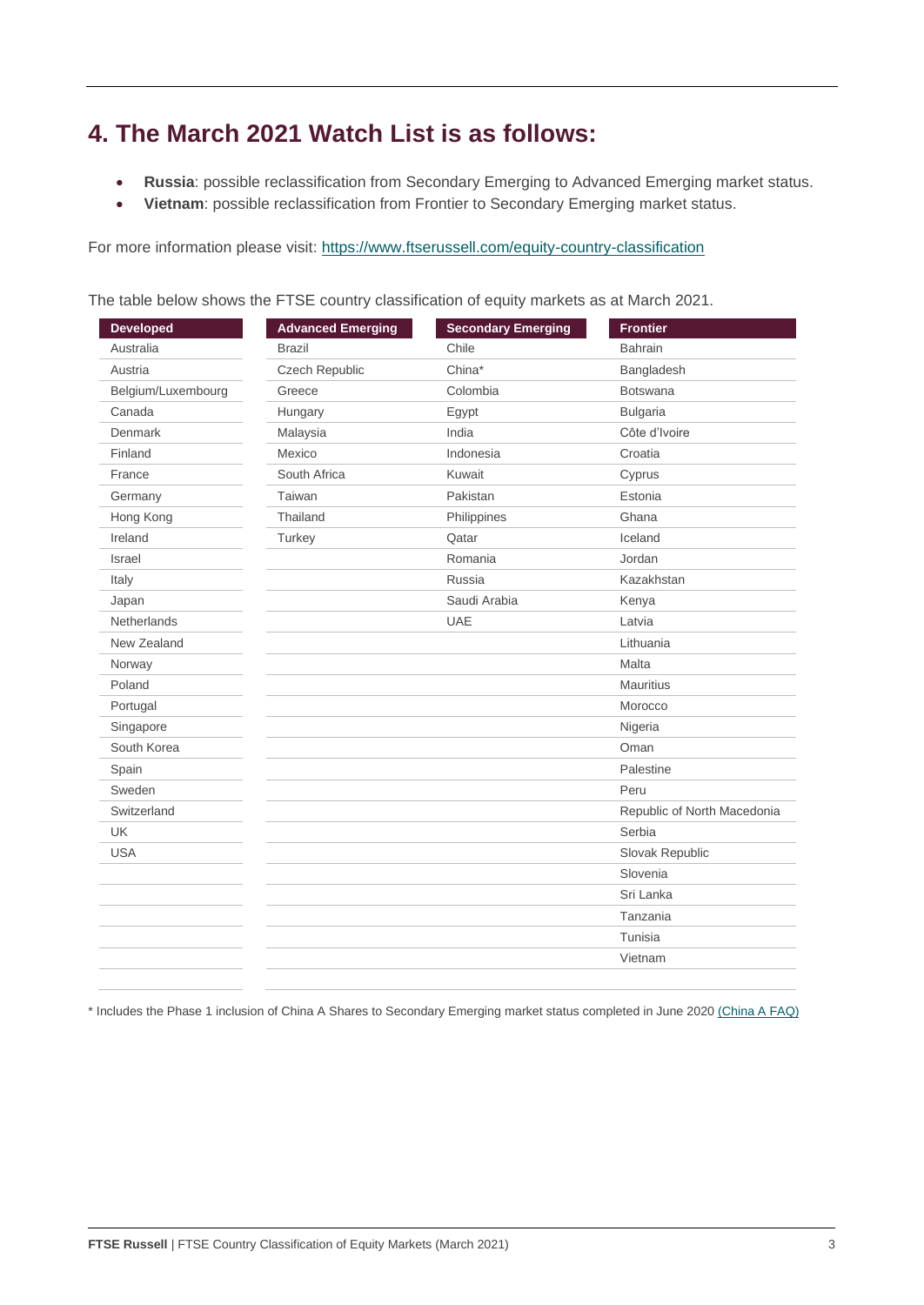## **Developed, Advanced and Secondary Emerging markets matrix**

(Source: FTSE Russell as at March 2021. Past performance is no guarantee of future results. Please see disclaimer for important legal information).

|                       |                        |                        |           |                   |                         | <b>SEGMENTS</b>    |                        |                |                  | <b>AMERICAS</b>        |                        |                        |                    |                         |                         |                                              | <b>ASIA PACIFIC</b>                                                                                                                                                                         |                         |                                  |                        |                                 |                                                                |                        |                                 |                                                   |           |                  |                        | <b>EUROPE</b>          |                       |                 |                       |                       |                        |                                                  |                                    |                  |                         |                        |                              | <b>MEA</b>                         |                          |                 |                           |                                  |                    |
|-----------------------|------------------------|------------------------|-----------|-------------------|-------------------------|--------------------|------------------------|----------------|------------------|------------------------|------------------------|------------------------|--------------------|-------------------------|-------------------------|----------------------------------------------|---------------------------------------------------------------------------------------------------------------------------------------------------------------------------------------------|-------------------------|----------------------------------|------------------------|---------------------------------|----------------------------------------------------------------|------------------------|---------------------------------|---------------------------------------------------|-----------|------------------|------------------------|------------------------|-----------------------|-----------------|-----------------------|-----------------------|------------------------|--------------------------------------------------|------------------------------------|------------------|-------------------------|------------------------|------------------------------|------------------------------------|--------------------------|-----------------|---------------------------|----------------------------------|--------------------|
|                       |                        |                        |           |                   |                         |                    |                        |                |                  |                        |                        |                        |                    |                         |                         |                                              |                                                                                                                                                                                             |                         |                                  |                        |                                 |                                                                |                        |                                 |                                                   |           |                  |                        |                        |                       |                 |                       |                       |                        |                                                  |                                    |                  |                         |                        |                              |                                    |                          |                 |                           |                                  |                    |
|                       |                        |                        |           |                   |                         |                    |                        |                |                  |                        |                        |                        |                    |                         |                         |                                              |                                                                                                                                                                                             |                         |                                  |                        |                                 |                                                                |                        |                                 |                                                   |           |                  |                        |                        |                       |                 |                       |                       |                        |                                                  |                                    |                  |                         |                        |                              |                                    |                          |                 |                           |                                  |                    |
|                       |                        |                        |           |                   |                         |                    |                        |                |                  |                        |                        |                        |                    |                         |                         |                                              |                                                                                                                                                                                             |                         |                                  |                        |                                 |                                                                |                        |                                 |                                                   |           |                  |                        |                        |                       |                 |                       |                       |                        |                                                  |                                    |                  |                         |                        |                              |                                    |                          |                 |                           |                                  |                    |
|                       |                        |                        |           |                   |                         |                    |                        |                |                  |                        |                        |                        |                    |                         |                         |                                              |                                                                                                                                                                                             |                         |                                  |                        |                                 |                                                                |                        |                                 |                                                   |           |                  |                        |                        |                       |                 |                       |                       |                        |                                                  |                                    |                  |                         |                        |                              |                                    |                          |                 |                           |                                  |                    |
|                       |                        |                        |           |                   |                         |                    |                        |                |                  |                        |                        |                        |                    |                         |                         |                                              | All-World Asia ex Japan, Hong Kong, Australia & New Zealand<br>All-World Asia Pacific ex Japan, Australia, New Zealand, India &<br>All-World Asia Pacific ex Japan, Australia & New Zealand |                         |                                  |                        |                                 |                                                                |                        |                                 |                                                   |           |                  |                        |                        |                       |                 |                       |                       |                        |                                                  |                                    |                  |                         |                        |                              |                                    |                          |                 |                           |                                  |                    |
|                       |                        |                        |           |                   |                         |                    |                        |                |                  |                        |                        |                        |                    |                         |                         |                                              |                                                                                                                                                                                             |                         |                                  |                        |                                 |                                                                |                        |                                 | All-World Asia Pacific ex Japan, India & Pakistan |           |                  |                        |                        |                       |                 |                       |                       |                        |                                                  |                                    |                  |                         |                        |                              |                                    |                          |                 |                           |                                  |                    |
|                       |                        |                        |           |                   |                         |                    |                        |                |                  |                        |                        |                        |                    |                         |                         |                                              |                                                                                                                                                                                             |                         |                                  |                        |                                 |                                                                |                        |                                 |                                                   |           |                  |                        |                        |                       |                 |                       |                       |                        |                                                  |                                    |                  |                         |                        |                              |                                    |                          |                 |                           |                                  |                    |
|                       |                        |                        |           |                   |                         |                    |                        |                |                  |                        |                        |                        |                    |                         |                         |                                              |                                                                                                                                                                                             |                         |                                  |                        |                                 |                                                                |                        |                                 |                                                   |           |                  |                        |                        |                       |                 |                       |                       |                        |                                                  |                                    |                  |                         |                        |                              |                                    |                          |                 |                           |                                  |                    |
|                       |                        |                        |           |                   |                         |                    |                        |                |                  |                        |                        |                        |                    |                         |                         |                                              |                                                                                                                                                                                             |                         |                                  |                        |                                 |                                                                |                        |                                 |                                                   |           |                  |                        |                        |                       |                 |                       |                       |                        |                                                  |                                    |                  |                         |                        |                              |                                    |                          |                 |                           |                                  |                    |
|                       |                        |                        |           |                   |                         |                    |                        |                |                  |                        |                        |                        |                    |                         |                         |                                              |                                                                                                                                                                                             |                         |                                  |                        |                                 |                                                                |                        |                                 |                                                   |           |                  |                        |                        |                       |                 |                       |                       |                        |                                                  |                                    |                  |                         |                        |                              |                                    |                          |                 |                           |                                  |                    |
|                       |                        |                        |           |                   |                         |                    |                        |                |                  |                        |                        |                        |                    |                         |                         |                                              |                                                                                                                                                                                             |                         |                                  |                        |                                 |                                                                |                        |                                 |                                                   |           |                  |                        |                        |                       |                 |                       |                       |                        |                                                  |                                    |                  |                         |                        |                              |                                    |                          |                 |                           |                                  |                    |
|                       |                        |                        |           | Advanced Emerging |                         | Secondary Emerging |                        |                | All-World ex USA |                        | Developed ex USA       | Developed ex NA        | All-World Americas | All-World North America | All-World Latin America | Emerging Latin America<br>All-World ex Japan |                                                                                                                                                                                             | All-World ex Asia       | Developed ex Japan (FTSE Kaigai) | Developed Asia Pacific | Developed Asia Pacific ex Japan | Developed Europe Asia Pacific<br>All-World Europe-Asia Pacific | All-World Asia Pacific | All-World Asia Pacific ex Japan |                                                   |           |                  |                        | All-World Grater China | Emerging Asia Pacific |                 | All-World ex Eurozone | Developed ex Eurozone | Developed ex UK        | Developed Europe ex UK<br>Developed Europe       | Developed Europe ex Eurozone ex UK | All-World Europe | All-World Eurozone      | All-World Europe ex UK | All-World Europe ex Eurozone | All-World Europe ex Eurozone ex UK | All-World Eastern Europe | Emerging Europe | All-World ex South Africa | All-World Middle East and Africa |                    |
|                       |                        |                        |           |                   |                         |                    |                        | All-World BRIC |                  | All-World ex NA        |                        |                        |                    |                         |                         |                                              | World ex Japan                                                                                                                                                                              |                         |                                  |                        |                                 |                                                                |                        |                                 |                                                   |           |                  |                        | All-World Asean        |                       | All-World ex UK |                       |                       |                        |                                                  |                                    |                  |                         |                        |                              |                                    | All-World Nordic         |                 |                           |                                  |                    |
|                       | All-World              | World                  | Developed |                   | Emerging                |                    | EMEA                   |                |                  |                        |                        |                        |                    |                         |                         |                                              |                                                                                                                                                                                             |                         |                                  |                        |                                 |                                                                |                        |                                 |                                                   |           |                  |                        |                        |                       |                 |                       |                       |                        |                                                  |                                    |                  |                         |                        |                              |                                    |                          |                 |                           |                                  |                    |
|                       |                        |                        |           |                   |                         |                    |                        |                |                  |                        |                        |                        |                    |                         |                         |                                              |                                                                                                                                                                                             |                         |                                  |                        |                                 |                                                                |                        |                                 |                                                   |           |                  |                        |                        |                       |                 |                       |                       |                        |                                                  |                                    |                  |                         |                        |                              |                                    |                          |                 |                           |                                  |                    |
| Australia             | $\bullet$              |                        | $\bullet$ |                   |                         |                    |                        |                | $\bullet$        | $\bullet$              | $\bullet$              | $\bullet$              |                    |                         |                         |                                              |                                                                                                                                                                                             |                         |                                  |                        |                                 | $\bullet$<br>$\bullet$                                         | $\bullet$              | $\bullet$                       | ¢                                                 |           |                  |                        |                        |                       | $\bullet$       | $\bullet$             | $\bullet$             | $\bullet$              |                                                  |                                    |                  |                         |                        |                              |                                    |                          |                 | $\bullet$                 |                                  | Australia          |
| Austria               | $\bullet$              |                        |           |                   |                         |                    | $\bullet$              |                | ٠                | $\bullet$              | $\bullet$              | $\bullet$              |                    |                         |                         |                                              |                                                                                                                                                                                             |                         |                                  |                        |                                 | $\bullet$<br>$\bullet$                                         |                        |                                 |                                                   |           |                  |                        |                        |                       | $\bullet$       |                       |                       | $\bullet$              | $\bullet$<br>$\bullet$                           |                                    | $\bullet$        | $\bullet$               | $\bullet$              |                              |                                    |                          |                 | $\bullet$                 |                                  | Austria            |
| Belgium/Luxembourg    | $\bullet$              |                        |           |                   |                         |                    | $\bullet$              |                | ٠                | $\bullet$              | $\bullet$              | $\bullet$              |                    |                         |                         |                                              |                                                                                                                                                                                             |                         |                                  |                        |                                 | $\bullet$<br>$\bullet$                                         |                        |                                 |                                                   |           |                  |                        |                        |                       | $\bullet$       |                       |                       | $\bullet$              | $\bullet$<br>$\bullet$                           |                                    | $\bullet$        | $\bullet$               | $\bullet$              |                              |                                    |                          |                 | $\bullet$                 |                                  | Belgium/Luxembourg |
| Brazil                | $\bullet$              |                        |           | $\bullet$         | $\bullet$               |                    |                        | $\bullet$      | $\bullet$        | $\bullet$              |                        |                        | $\bullet$          |                         | $\bullet$<br>$\bullet$  |                                              |                                                                                                                                                                                             |                         |                                  |                        |                                 |                                                                |                        |                                 |                                                   |           |                  |                        |                        |                       | $\bullet$       | $\bullet$             |                       |                        |                                                  |                                    |                  |                         |                        |                              |                                    |                          |                 | $\bullet$                 |                                  | Brazil             |
| Canada                | $\bullet$              | $\bullet$              |           |                   |                         |                    |                        |                | ٠                |                        | $\bullet$              |                        | $\bullet$          | $\bullet$               |                         |                                              |                                                                                                                                                                                             | $\bullet$               | $\bullet$                        |                        |                                 |                                                                |                        |                                 |                                                   |           |                  |                        |                        |                       | $\bullet$       | $\bullet$             | $\bullet$             | ٠                      |                                                  |                                    |                  |                         |                        |                              |                                    |                          |                 | $\bullet$                 |                                  | Canada             |
| Chile                 | $\bullet$              |                        |           |                   | $\qquad \qquad \bullet$ | $\bullet$          |                        |                | ٠                | $\bullet$              |                        |                        | $\bullet$          |                         | $\bullet$               | $\bullet$<br>$\bullet$                       |                                                                                                                                                                                             | $\bullet$               |                                  |                        |                                 |                                                                |                        |                                 |                                                   |           |                  |                        |                        |                       | $\bullet$       | ٠                     |                       |                        |                                                  |                                    |                  |                         |                        |                              |                                    |                          |                 | $\bullet$                 |                                  | Chile              |
| China                 | $\bullet$              |                        |           |                   | $\bullet$               | $\bullet$          |                        | $\bullet$      | $\bullet$        | $\bullet$              |                        |                        |                    |                         |                         | $\bullet$                                    |                                                                                                                                                                                             |                         |                                  |                        |                                 | $\bullet$                                                      | $\bullet$              | $\bullet$                       | $\bullet$                                         | $\bullet$ | $\bullet$        | $\bullet$              | $\bullet$              | $\bullet$             | $\bullet$       | $\bullet$             |                       |                        |                                                  |                                    |                  |                         |                        |                              |                                    |                          |                 | $\bullet$                 |                                  | China              |
| Colombia              | $\bullet$              |                        |           |                   | $\bullet$               |                    |                        |                | ٠                | $\bullet$              |                        |                        | $\bullet$          |                         | $\bullet$               | $\bullet$<br>$\bullet$                       |                                                                                                                                                                                             | $\bullet$               |                                  |                        |                                 |                                                                |                        |                                 |                                                   |           |                  |                        |                        |                       | $\bullet$       | ٠                     |                       |                        |                                                  |                                    |                  |                         |                        |                              |                                    |                          |                 | $\bullet$                 |                                  | Colombia           |
| Czech Republic        | $\bullet$              | $\bullet$              |           |                   |                         |                    | ¢                      |                | ٠                | $\bullet$              |                        |                        |                    |                         |                         |                                              |                                                                                                                                                                                             |                         |                                  |                        |                                 | $\bullet$                                                      |                        |                                 |                                                   |           |                  |                        |                        |                       | $\bullet$       | $\bullet$             |                       |                        |                                                  |                                    | $\bullet$        |                         | $\bullet$              | $\bullet$                    | $\bullet$                          | $\bullet$                | $\bullet$       | $\bullet$                 |                                  | Czech Republic     |
| Denmark               | $\bullet$              | $\bullet$              |           |                   |                         |                    | $\bullet$              |                | ٠                | $\bullet$              | $\bullet$              | $\bullet$              |                    |                         |                         |                                              |                                                                                                                                                                                             |                         | $\epsilon$                       |                        |                                 | $\bullet$<br>$\bullet$                                         |                        |                                 |                                                   |           |                  |                        |                        |                       | $\bullet$       | $\bullet$             | $\bullet$             | $\bullet$              | $\bullet$<br>$\bullet$                           | $\bullet$                          | $\bullet$        |                         | ٠                      | $\bullet$                    | $\bullet$                          | $\bullet$                |                 | $\bullet$                 |                                  | Denmark            |
| Egypt<br>Finland      | $\bullet$              | $\bullet$              | $\bullet$ |                   | $\bullet$               | $\bullet$          | $\bullet$<br>$\bullet$ |                | ٠                | $\bullet$              |                        |                        |                    |                         |                         |                                              |                                                                                                                                                                                             |                         |                                  |                        |                                 |                                                                |                        |                                 |                                                   |           |                  |                        |                        |                       | $\bullet$       | $\bullet$             |                       | $\bullet$              | $\bullet$                                        |                                    |                  |                         |                        |                              |                                    |                          |                 | $\bullet$                 | $\bullet$                        | Egypt<br>Finland   |
| France                | $\bullet$<br>$\bullet$ | $\epsilon$             |           |                   |                         |                    | $\bullet$              |                | ٠<br>٠           | $\bullet$<br>$\bullet$ | ٠<br>٠                 | $\bullet$<br>$\bullet$ |                    |                         |                         |                                              |                                                                                                                                                                                             |                         |                                  |                        |                                 | $\bullet$<br>$\bullet$<br>$\bullet$<br>$\bullet$               |                        |                                 |                                                   |           |                  |                        |                        |                       | ٠<br>٠          |                       |                       | ٠                      | $\bullet$<br>$\bullet$<br>٠                      |                                    | $\bullet$<br>٠   | $\bullet$<br>$\bullet$  | $\bullet$<br>٠         |                              |                                    | $\bullet$                |                 | $\bullet$<br>$\bullet$    |                                  | France             |
| Germany               | $\bullet$              | $\bullet$              | $\bullet$ |                   |                         |                    | $\bullet$              |                | ٠                | $\bullet$              | ٠                      | $\bullet$              |                    |                         |                         |                                              |                                                                                                                                                                                             |                         |                                  |                        |                                 | $\bullet$<br>$\bullet$                                         |                        |                                 |                                                   |           |                  |                        |                        |                       | ٠               |                       |                       | $\bullet$              | $\bullet$<br>$\bullet$                           |                                    | ٠                | ٠                       | ٠                      |                              |                                    |                          |                 | $\bullet$                 |                                  | Germany            |
| Greece                | $\bullet$              |                        |           | $\bullet$         | $\bullet$               |                    | $\bullet$              |                | ٠                | $\bullet$              |                        |                        |                    |                         |                         |                                              |                                                                                                                                                                                             |                         |                                  |                        |                                 | $\bullet$                                                      |                        |                                 |                                                   |           |                  |                        |                        |                       | $\bullet$       |                       |                       |                        |                                                  |                                    | $\bullet$        | $\bullet$               | $\bullet$              |                              |                                    |                          | $\bullet$       | $\bullet$                 |                                  | Greece             |
| Hong Kong             | $\bullet$              | $\bullet$              |           |                   |                         |                    |                        |                | ٠                | $\bullet$              | $\bullet$              | $\bullet$              |                    |                         |                         | $\bullet$                                    |                                                                                                                                                                                             |                         | $\bullet$                        | $\bullet$              | $\bullet$                       | $\bullet$<br>$\bullet$                                         | $\bullet$              | $\bullet$                       | $\bullet$                                         |           |                  | $\bullet$              | $\bullet$              |                       | $\bullet$       | $\bullet$             | $\bullet$             | $\bullet$              |                                                  |                                    |                  |                         |                        |                              |                                    |                          |                 | $\bullet$                 |                                  | Hong Kong          |
| Hungary               | $\bullet$              |                        |           | $\bullet$         |                         |                    | $\bullet$              |                | $\bullet$        | $\bullet$              |                        |                        |                    |                         |                         | $\bullet$                                    | $\bullet$                                                                                                                                                                                   |                         |                                  |                        |                                 | $\bullet$                                                      |                        |                                 |                                                   |           |                  |                        |                        |                       | $\bullet$       | ٠                     |                       |                        |                                                  |                                    | $\bullet$        |                         | ٠                      | $\bullet$                    | $\bullet$                          | $\bullet$                | $\bullet$       | $\bullet$                 |                                  | Hungary            |
| India                 | $\bullet$              |                        |           |                   | $\bullet$               |                    |                        | $\bullet$      | ٠                | $\bullet$              |                        |                        |                    |                         |                         | $\bullet$                                    |                                                                                                                                                                                             |                         |                                  |                        |                                 |                                                                |                        |                                 |                                                   |           |                  |                        |                        | $\bullet$             | $\bullet$       | $\bullet$             |                       |                        |                                                  |                                    |                  |                         |                        |                              |                                    |                          |                 | $\bullet$                 |                                  | India              |
| Indonesia             | $\bullet$              |                        |           |                   | $\bullet$               | $\bullet$          |                        |                | $\bullet$        | $\bullet$              |                        |                        |                    |                         |                         | $\bullet$                                    |                                                                                                                                                                                             |                         |                                  |                        |                                 | $\bullet$                                                      |                        | $\bullet$                       | $\bullet$                                         | $\bullet$ | $\bullet$        | $\bullet$              | $\bullet$              | $\bullet$             | $\bullet$       | $\bullet$             |                       |                        |                                                  |                                    |                  |                         |                        |                              |                                    |                          |                 | $\bullet$                 |                                  | Indonesia          |
| Ireland               | $\bullet$              | $\bullet$              |           |                   |                         |                    | $\bullet$              |                | ٠                | $\bullet$              | $\bullet$              | $\bullet$              |                    |                         |                         |                                              |                                                                                                                                                                                             |                         |                                  |                        |                                 | $\bullet$<br>$\epsilon$                                        |                        |                                 |                                                   |           |                  |                        |                        |                       | $\bullet$       |                       |                       | $\bullet$              | $\bullet$<br>$\bullet$                           |                                    | $\bullet$        | $\bullet$               | $\bullet$              |                              |                                    |                          |                 | $\bullet$                 |                                  | Ireland            |
| Israel                | $\bullet$              | $\bullet$              | $\bullet$ |                   |                         |                    | $\bullet$              |                | ٠                | $\bullet$              | ٠                      | $\bullet$              |                    |                         |                         |                                              |                                                                                                                                                                                             |                         | $\bullet$                        |                        |                                 |                                                                |                        |                                 |                                                   |           |                  |                        |                        |                       | $\bullet$       | ٠                     | $\bullet$             | $\bullet$              |                                                  |                                    |                  |                         |                        |                              |                                    |                          |                 | $\bullet$                 | $\bullet$                        | Israel             |
| Italy                 | $\bullet$              | $\bullet$              | $\bullet$ |                   |                         |                    | $\bullet$              |                | ٠                | $\bullet$              | ٠                      | $\bullet$              |                    |                         |                         | $\bullet$                                    |                                                                                                                                                                                             |                         | $\bullet$                        |                        |                                 | $\bullet$<br>$\bullet$                                         |                        |                                 |                                                   |           |                  |                        |                        |                       | $\bullet$       |                       |                       | $\bullet$              | $\bullet$<br>$\bullet$                           |                                    | $\bullet$        | $\bullet\bullet$        |                        |                              |                                    |                          |                 | $\bullet$                 |                                  | Italy              |
| Japan                 | $\bullet$              | $\bullet$              | $\bullet$ |                   |                         |                    |                        |                | ٠                | $\bullet$              | ٠                      | $\bullet$              |                    |                         |                         |                                              |                                                                                                                                                                                             |                         |                                  | $\bullet$              |                                 | $\bullet$<br>$\bullet$                                         | $\bullet$              |                                 |                                                   |           |                  |                        |                        |                       | $\bullet$       | $\bullet$             | $\bullet$             | $\bullet$              |                                                  |                                    |                  |                         |                        |                              |                                    |                          |                 | $\bullet$                 |                                  | Japan              |
| Kuwait                | $\bullet$              |                        |           |                   | $\bullet$               | $\bullet$          | $\bullet$              |                | ٠                | $\bullet$              |                        |                        |                    |                         |                         | $\bullet$                                    |                                                                                                                                                                                             | $\bullet$               |                                  |                        |                                 |                                                                |                        |                                 |                                                   |           |                  |                        |                        |                       | ٠               | ٠                     |                       |                        |                                                  |                                    |                  |                         |                        |                              |                                    |                          |                 | $\bullet$                 | €                                | Kuwait             |
| Korea                 | $\bullet$              | $\bullet$              |           |                   |                         |                    |                        |                | ٠                | $\bullet$              | $\bullet$              | $\bullet$              |                    |                         |                         | $\bullet$                                    |                                                                                                                                                                                             |                         | $\bullet$                        |                        | $\bullet$                       |                                                                |                        |                                 |                                                   |           |                  |                        |                        |                       | $\bullet$       | $\bullet$             | $\bullet$             | $\bullet$              |                                                  |                                    |                  |                         |                        |                              |                                    |                          |                 | $\bullet$                 |                                  | Korea              |
| Malaysia<br>Mexico    | $\bullet$<br>$\bullet$ |                        |           | $\bullet$         | $\bullet$               |                    |                        |                | ٠                | $\bullet$              |                        |                        |                    |                         |                         |                                              | $\bullet$<br>$\bullet$                                                                                                                                                                      |                         |                                  |                        |                                 | $\bullet$                                                      | $\bullet$              | $\bullet$                       | $\bullet$                                         | $\bullet$ | $\bullet$        | $\bullet$              | $\bullet$              | $\bullet$             | $\bullet$       | ٠<br>۰                |                       |                        |                                                  |                                    |                  |                         |                        |                              |                                    |                          |                 | $\bullet$                 |                                  | Malaysia<br>Mexico |
| Netherlands           | $\bullet$              | ∣ ●                    | $\bullet$ |                   |                         |                    | $\bullet$              |                | ٠                | ۰<br>$\bullet$         | $\bullet$              | $\bullet$              |                    |                         |                         | $\bullet$                                    |                                                                                                                                                                                             | $\bullet$               | $\bullet$                        |                        |                                 | $\bullet$<br>$\bullet$                                         |                        |                                 |                                                   |           |                  |                        |                        |                       | ٠<br>٠          |                       |                       | ٠                      | $\bullet$<br>$\bullet$                           |                                    |                  | $\bullet\bullet\bullet$ |                        |                              |                                    |                          |                 | $\bullet$                 |                                  | Netherlands        |
| New Zealand           | $\bullet$              | $\bullet$              | $\bullet$ |                   |                         |                    |                        |                | ٠                | $\bullet$              | $\bullet$              | $\bullet$              |                    |                         |                         |                                              |                                                                                                                                                                                             |                         | $\bullet$                        | $\bullet$              | $\bullet$                       | $\bullet$<br>$\bullet$                                         | $\bullet$              | $\bullet$                       | $\bullet$                                         |           |                  |                        |                        |                       | $\bullet$       | $\bullet$             | $\bullet$             | $\bullet$              |                                                  |                                    |                  |                         |                        |                              |                                    |                          |                 | $\bullet$                 |                                  | New Zealand        |
| Norway                | $\bullet$              | $\bullet$              | $\bullet$ |                   |                         |                    | $\bullet$              |                | $\bullet$        | $\bullet$              | $\bullet$              | $\bullet$              |                    |                         |                         | $\bullet$                                    |                                                                                                                                                                                             |                         |                                  |                        |                                 | $\bullet$<br>$\epsilon$                                        |                        |                                 |                                                   |           |                  |                        |                        |                       | $\bullet$       | ٠                     | $\bullet$             | $\bullet$              | $\bullet$                                        | $\bullet$<br>$\bullet$             | $\bullet$        |                         |                        | $\bullet\bullet$             | $\bullet$                          | $\bullet$                |                 | $\bullet$                 |                                  | Norway             |
| Pakistan              | $\bullet$              |                        |           |                   | $\bullet$               | $\bullet$          |                        |                | $\bullet$        | $\bullet$              |                        |                        |                    |                         |                         | $\bullet$                                    |                                                                                                                                                                                             |                         |                                  |                        |                                 | $\bullet$                                                      | $\bullet$              | $\bullet$                       |                                                   | $\bullet$ |                  |                        |                        | $\bullet$             | $\bullet$       | ٠                     |                       |                        |                                                  |                                    |                  |                         |                        |                              |                                    |                          |                 | $\bullet$                 |                                  | Pakistan           |
| Philippines           | $\bullet$              |                        |           |                   |                         | $\bullet\bullet$   |                        |                | $\bullet$        | $\bullet$              |                        |                        |                    |                         |                         | $\bullet$                                    |                                                                                                                                                                                             |                         |                                  |                        |                                 |                                                                |                        |                                 | $\bullet$                                         | $\bullet$ | $\bullet$        | $\bullet$<br>$\bullet$ |                        | $\bullet$             | $\bullet$       | $\bullet$             |                       |                        |                                                  |                                    |                  |                         |                        |                              |                                    |                          |                 | $\bullet$                 |                                  | Philippines        |
| Poland                | $\bullet$              | $\bullet$              | $\bullet$ |                   |                         |                    | $\bullet$              |                | $\bullet$        | $\bullet$              | $\bullet$              | $\bullet$              |                    |                         |                         | $\bullet$                                    | $\bullet$                                                                                                                                                                                   | $\bullet$               | $\bullet$                        |                        |                                 | $\bullet$<br>$\epsilon$                                        |                        |                                 |                                                   |           |                  |                        |                        |                       | $\bullet$       | $\bullet$             |                       | $\bullet$              | $\bullet$<br>$\bullet$                           | $\bullet$                          | $\bullet$        |                         | ٠                      | $\bullet$                    | $\bullet$                          |                          |                 | $\bullet$                 |                                  | Poland             |
| Portugal              | $\bullet$              | $\bullet$              | $\bullet$ |                   |                         |                    | $\bullet$              |                | ٠                | $\bullet$              | $\bullet$              | $\bullet$              |                    |                         |                         | $\bullet$                                    | $\epsilon$                                                                                                                                                                                  | $\bullet$               | $\bullet$                        |                        |                                 | $\bullet\bullet$                                               |                        |                                 |                                                   |           |                  |                        |                        |                       | $\bullet$       |                       |                       | $\bullet$              | $\bullet$<br>$\bullet$                           |                                    | $\bullet$        | $\bullet$               | $\bullet$              |                              |                                    |                          |                 | $\bullet$                 |                                  | Portugal           |
| Qatar                 | $\bullet$              |                        |           |                   | $\bullet$               | $\bullet$          | $\bullet$              |                | ٠                | $\bullet$              |                        |                        |                    |                         |                         | $\bullet$                                    |                                                                                                                                                                                             | $\bullet$               |                                  |                        |                                 |                                                                |                        |                                 |                                                   |           |                  |                        |                        |                       | $\bullet$       | ٠                     |                       |                        |                                                  |                                    |                  |                         |                        |                              |                                    |                          |                 | $\bullet$                 | $\bullet$                        | Qatar              |
| Romania               | $\bullet$              |                        |           |                   | $\bullet$               |                    | $\bullet$              | $\bullet$      | ٠                | $\bullet$              |                        |                        |                    |                         |                         | $\bullet$                                    |                                                                                                                                                                                             | $\qquad \qquad \bullet$ |                                  |                        |                                 | $\bullet$                                                      |                        |                                 |                                                   |           |                  |                        |                        |                       | $\bullet$       | ٠                     |                       |                        |                                                  |                                    | $\bullet$        |                         | ٠                      | $\bullet$                    | $\bullet$                          | ∣●                       | $\bullet$       | $\bullet$                 |                                  | Romania            |
| Russia                | $\bullet$              |                        |           |                   |                         |                    | $\epsilon$             | $\bullet$      | ٠                | $\bullet$              |                        |                        |                    |                         |                         | $\bullet$                                    |                                                                                                                                                                                             | $\bullet$               |                                  |                        |                                 | $\bullet$                                                      |                        |                                 |                                                   |           |                  |                        |                        |                       | $\bullet$       | ٠                     |                       |                        |                                                  |                                    | $\bullet$        |                         | ٠                      | $\bullet$                    | $\bullet$                          | ٠                        | $\bullet$       | $\bullet$                 |                                  | Russia             |
| Saudi Arabia          | $\bullet$              |                        |           |                   | $\bullet$               |                    | $\epsilon$             |                | ٠                | $\bullet$              |                        |                        |                    |                         |                         | $\bullet$                                    |                                                                                                                                                                                             | $\bullet$               |                                  |                        |                                 |                                                                |                        |                                 |                                                   |           |                  |                        |                        |                       | $\bullet$       | ٠                     |                       |                        |                                                  |                                    |                  |                         |                        |                              |                                    |                          |                 | $\bullet$                 | $\bullet$                        | Saudi Arabia       |
| Singapore             |                        | $\bullet\bullet$       | $\bullet$ |                   |                         |                    |                        |                | ٠                | $\bullet$              | $\bullet$              | $\bullet$              |                    |                         |                         | $\bullet$                                    | $\bullet$                                                                                                                                                                                   |                         | $\bullet$                        | $\bullet$              | $\bullet$                       | $\bullet$<br>$\bullet$                                         | $\bullet$              | $\bullet$                       | $\bullet$                                         | $\bullet$ | $\bullet\bullet$ |                        |                        |                       | $\bullet$       | ٠                     | $\bullet$             | $\bullet$              |                                                  |                                    |                  |                         |                        |                              |                                    |                          |                 | $\bullet$                 |                                  | Singapore          |
| South Africa          | $\bullet$              |                        |           | $\bullet$         | $\bullet$               |                    | $\bullet$              |                | $\bullet$        | $\bullet$              |                        |                        |                    |                         |                         | $\bullet$                                    | $\bullet$                                                                                                                                                                                   |                         |                                  |                        |                                 |                                                                |                        |                                 |                                                   |           |                  |                        |                        |                       | $\bullet$       | ٠                     |                       |                        |                                                  |                                    |                  |                         |                        |                              |                                    |                          |                 |                           | $\bullet$                        | South Africa       |
| Spain                 | $\bullet$<br>$\bullet$ | $\bullet$              | $\bullet$ |                   |                         |                    | $\bullet$              |                | ٠                | $\bullet$              | $\bullet$              | $\bullet$              |                    |                         |                         |                                              |                                                                                                                                                                                             |                         | $\bullet$                        |                        |                                 | $\bullet\,\vert\,\bullet$                                      |                        |                                 |                                                   |           |                  |                        |                        |                       | $\bullet$       |                       | $\bullet$             | $\bullet$              | $\bullet$<br>$\bullet$                           |                                    | $\bullet$        | $\bullet$               | $\bullet$              |                              |                                    |                          |                 | $\bullet$                 |                                  | Spain<br>Sweden    |
| Sweden<br>Switzerland | $\bullet$              | $\bullet$<br>$\bullet$ | $\bullet$ |                   |                         |                    | $\bullet$<br>$\bullet$ |                | ٠<br>٠           | $\bullet$<br>$\bullet$ | $\bullet$<br>$\bullet$ | $\bullet$<br>$\bullet$ |                    |                         |                         |                                              |                                                                                                                                                                                             |                         | $\bullet$                        |                        |                                 | $\bullet\bullet$<br>$\bullet$<br>$\bullet$                     |                        |                                 |                                                   |           |                  |                        |                        |                       | ٠<br>$\bullet$  | $\bullet$             | $\bullet$             | $\bullet$<br>$\bullet$ | $\bullet$<br>$\bullet$<br>$\bullet$<br>$\bullet$ | $\bullet$<br>$\bullet$             | ٠<br>٠           |                         | ٠<br>$\bullet$         | $\bullet$<br>$\bullet$       | $\bullet$<br>$\bullet$             | $\bullet$                |                 | $\bullet$<br>$\bullet$    |                                  | Switzerland        |
| Taiwan                | $\bullet$              | $\bullet$              |           |                   | $\bullet\bullet$        |                    |                        |                | $\bullet$        | $\bullet$              |                        |                        |                    |                         |                         | $\bullet$                                    |                                                                                                                                                                                             |                         |                                  |                        |                                 | $\bullet$                                                      |                        |                                 | ٠                                                 | $\bullet$ | $\bullet$        | $\epsilon$             | $\bullet$              | $\bullet$             | $\bullet$       | C                     |                       |                        |                                                  |                                    |                  |                         |                        |                              |                                    |                          |                 | $\bullet$                 |                                  | Taiwan             |
| Thailand              | $\bullet$              | $\bullet$              |           | $\bullet$         | ●                       |                    |                        |                | ٠                | $\bullet$              |                        |                        |                    |                         |                         | $\bullet$                                    | $\bullet$                                                                                                                                                                                   |                         |                                  |                        |                                 | $\bullet$                                                      |                        |                                 |                                                   |           | $\bullet$        | $\bullet$              |                        | $\bullet$             | $\bullet$       | $\bullet$             |                       |                        |                                                  |                                    |                  |                         |                        |                              |                                    |                          |                 | $\bullet$                 |                                  | Thailand           |
| Turkey                | $\bullet\bullet$       |                        |           | $\bullet$         | l o                     |                    | $\bullet$              |                | ٠                | $\bullet$              |                        |                        |                    |                         |                         | $\bullet$                                    | $\bullet$                                                                                                                                                                                   | $\bullet$               |                                  |                        |                                 | $\bullet$                                                      |                        |                                 |                                                   |           |                  |                        |                        |                       | $\bullet$       | $\bullet$             |                       |                        |                                                  |                                    | $\bullet$        |                         |                        | $\bullet\bullet$             | $\bullet\bullet$                   |                          | $\bullet$       | $\bullet$                 |                                  | Turkey             |
| UAE                   | $\bullet$              |                        |           |                   | $\bullet$               | $\bullet$          | $\bullet$              |                | ٠                | $\bullet$              |                        |                        |                    |                         |                         | $\bullet$                                    |                                                                                                                                                                                             | $\bullet$               |                                  |                        |                                 |                                                                |                        |                                 |                                                   |           |                  |                        |                        |                       | $\bullet$       | $\bullet$             |                       |                        |                                                  |                                    |                  |                         |                        |                              |                                    |                          |                 | $\bullet$                 | $\bullet$                        | UAE                |
| UK                    | $\bullet$              | $\bullet$              | $\bullet$ |                   |                         |                    | $\bullet$              |                | $\bullet$        | $\bullet$              | $\bullet$              | $\bullet$              |                    |                         |                         | $\bullet$                                    | $\bullet$                                                                                                                                                                                   | $\bullet$               | $\bullet$                        |                        |                                 | $\bullet\bullet$                                               |                        |                                 |                                                   |           |                  |                        |                        |                       |                 | $\bullet$             | $\bullet$             |                        | $\bullet$                                        |                                    | $\bullet$        |                         |                        | $\bullet$                    |                                    |                          |                 | $\bullet$                 |                                  | UK                 |
| USA                   | $\bullet$              | $\bullet$              | $\bullet$ |                   |                         |                    |                        |                |                  |                        |                        |                        | $\bullet$          | $\bullet$               |                         |                                              | $\bullet\bullet$                                                                                                                                                                            | $\bullet$               | $\bullet$                        |                        |                                 |                                                                |                        |                                 |                                                   |           |                  |                        |                        |                       | $\bullet$       | l.                    | $\bullet$             | Ċ                      |                                                  |                                    |                  |                         |                        |                              |                                    |                          |                 | $\bullet$                 |                                  | <b>USA</b>         |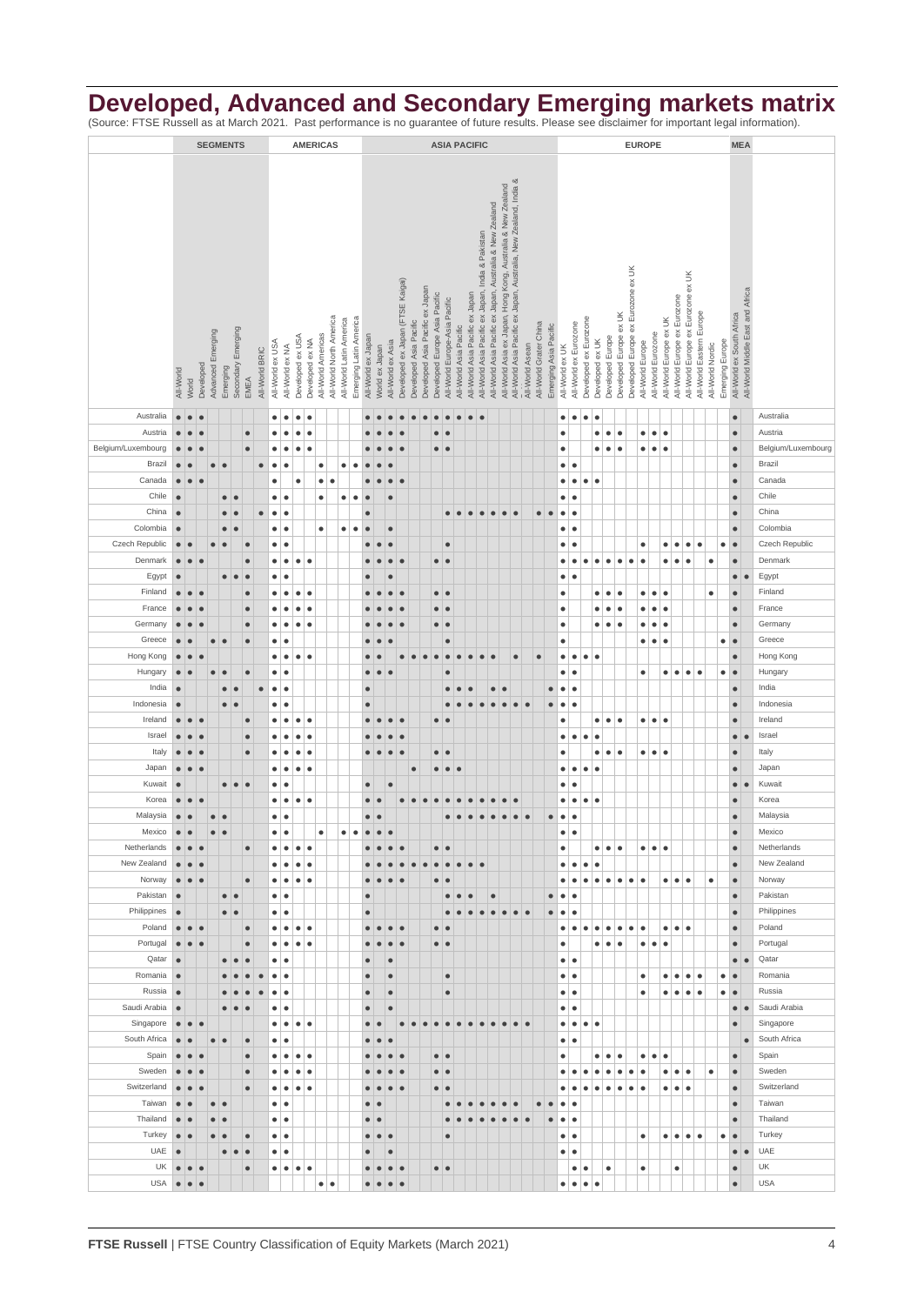#### **For more information about our indexes, please visit ftserussell.com.**

© 2021 London Stock Exchange Group plc and its applicable group undertakings (the "LSE Group"). The LSE Group includes (1) FTSE International Limited ("FTSE"), (2) Frank Russell Company ("Russell"), (3) FTSE Global Debt Capital Markets Inc. and FTSE Global Debt Capital Markets Limited (together, "FTSE Canada"), (4) MTSNext Limited ("MTSNext"), (5) Mergent, Inc. ("Mergent"), (6) FTSE Fixed Income LLC ("FTSE FI"), (7) The Yield Book Inc ("YB") and (8) Beyond Ratings S.A.S. ("BR"). All rights reserved.

FTSE Russell® is a trading name of FTSE, Russell, FTSE Canada, MTSNext, Mergent, FTSE FI, YB and BR. "FTSE®", "Russell®", "FTSE Russell<sup>®</sup>", "MTS<sup>®</sup>", "FTSE4Good<sup>®</sup>", "ICB®", "Mergent®", "The Yield Book<sup>®</sup>", "Beyond Ratings®" and all other trademarks and service marks used herein (whether registered or unregistered) are trademarks and/or service marks owned or licensed by the applicable member of the LSE Group or their respective licensors and are owned, or used under licence, by FTSE, Russell, MTSNext, FTSE Canada, Mergent, FTSE FI, YB or BR. FTSE International Limited is authorised and regulated by the Financial Conduct Authority as a benchmark administrator.

All information is provided for information purposes only. All information and data contained in this publication is obtained by the LSE Group, from sources believed by it to be accurate and reliable. Because of the possibility of human and mechanical error as well as other factors, however, such information and data is provided "as is" without warranty of any kind. No member of the LSE Group nor their respective directors, officers, employees, partners or licensors make any claim, prediction, warranty or representation whatsoever, expressly or impliedly, either as to the accuracy, timeliness, completeness, merchantability of any information or of results to be obtained from the use of FTSE Russell products, including but not limited to indexes, data and analytics, or the fitness or suitability of the FTSE Russell products for any particular purpose to which they might be put. Any representation of historical data accessible through FTSE Russell products is provided for information purposes only and is not a reliable indicator of future performance.

No responsibility or liability can be accepted by any member of the LSE Group nor their respective directors, officers, employees, partners or licensors for (a) any loss or damage in whole or in part caused by, resulting from, or relating to any error (negligent or otherwise) or other circumstance involved in procuring, collecting, compiling, interpreting, analysing, editing, transcribing, transmitting, communicating or delivering any such information or data or from use of this document or links to this document or (b) any direct, indirect, special, consequential or incidental damages whatsoever, even if any member of the LSE Group is advised in advance of the possibility of such damages, resulting from the use of, or inability to use, such information.

No member of the LSE Group nor their respective directors, officers, employees, partners or licensors provide investment advice and nothing contained herein or accessible through FTSE Russell products, including statistical data and industry reports, should be taken as constituting financial or investment advice or a financial promotion.

Past performance is no guarantee of future results. Charts and graphs are provided for illustrative purposes only. Index returns shown may not represent the results of the actual trading of investable assets. Certain returns shown may reflect back-tested performance. All performance presented prior to the index inception date is back-tested performance. Back-tested performance is not actual performance, but is hypothetical. The back-test calculations are based on the same methodology that was in effect when the index was officially launched. However, back-tested data may reflect the application of the index methodology with the benefit of hindsight, and the historic calculations of an index may change from month to month based on revisions to the underlying economic data used in the calculation of the index.

This document may contain forward-looking assessments. These are based upon a number of assumptions concerning future conditions that ultimately may prove to be inaccurate. Such forward-looking assessments are subject to risks and uncertainties and may be affected by various factors that may cause actual results to differ materially. No member of the LSE Group nor their licensors assume any duty to and do not undertake to update forward-looking assessments.

No part of this information may be reproduced, stored in a retrieval system or transmitted in any form or by any means, electronic, mechanical, photocopying, recording or otherwise, without prior written permission of the applicable member of the LSE Group. Use and distribution of the LSE Group data requires a licence from FTSE, Russell, FTSE Canada, MTSNext, Mergent, FTSE FI, YB, BR and/or their respective licensors.